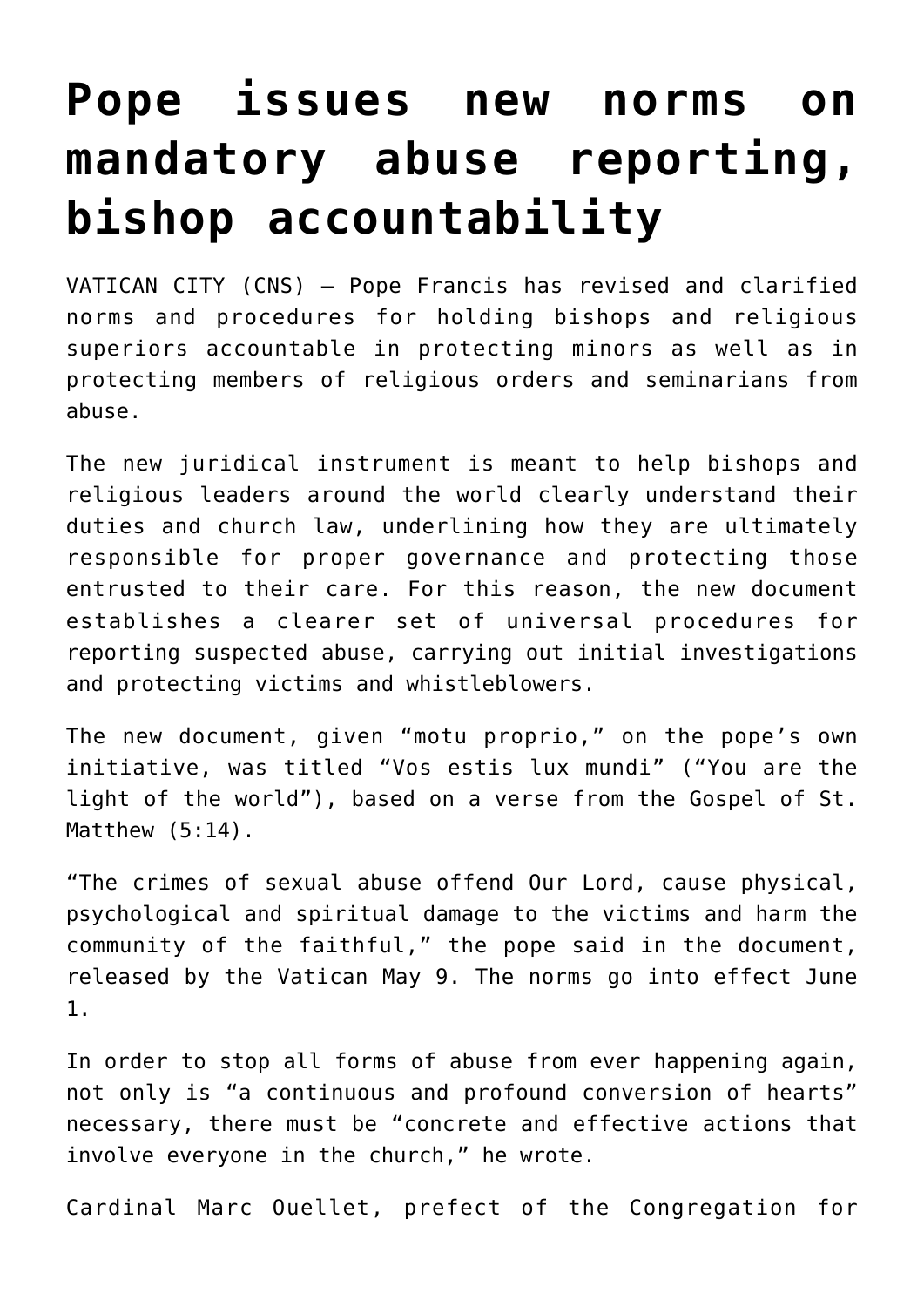Bishops, said the new norms ascribe a new role to heads of dioceses by making them responsible for alerting the proper Vatican authorities of all forms of suspected abuse, including the possession, distribution or creation of pornography involving a minor.

He told Vatican News May 9 that the norms respond to Pope Francis' continued insistence for concrete and effective measures to ensure bishops and religious superiors have a very clear understanding of what their obligations are and what they should and should not do when it comes to safeguarding.

It also requires all priests and religious to report suspected abuse or cover-ups and encourages any lay person to report through a now-mandated reporting "system" or office in each diocese.

How the office or "system" works will be up to each diocese, but "the idea is that anyone who has suffered abuse can have recourse to the local church, while being assured they will be well received, protected from retaliation, and that their reports will be treated with the utmost seriousness," Andrea Tornielli, editorial director of the Dicastery for Communication, told Vatican News.

The new norms now stipulate:

— Procedures for the investigation of bishops, cardinals, patriarchs, religious superiors and all those who lead — even temporarily — a diocese or particular church, including personal prelatures and personal ordinariates.

— Leaders will be held accountable not only with suspected cases of committing abuse themselves, but also accusations of having interfered with, covered up or failed to address abuse accusations they were aware of.

— When the accused individual is a bishop, the metropolitan will receive a mandate from the Holy See to investigate or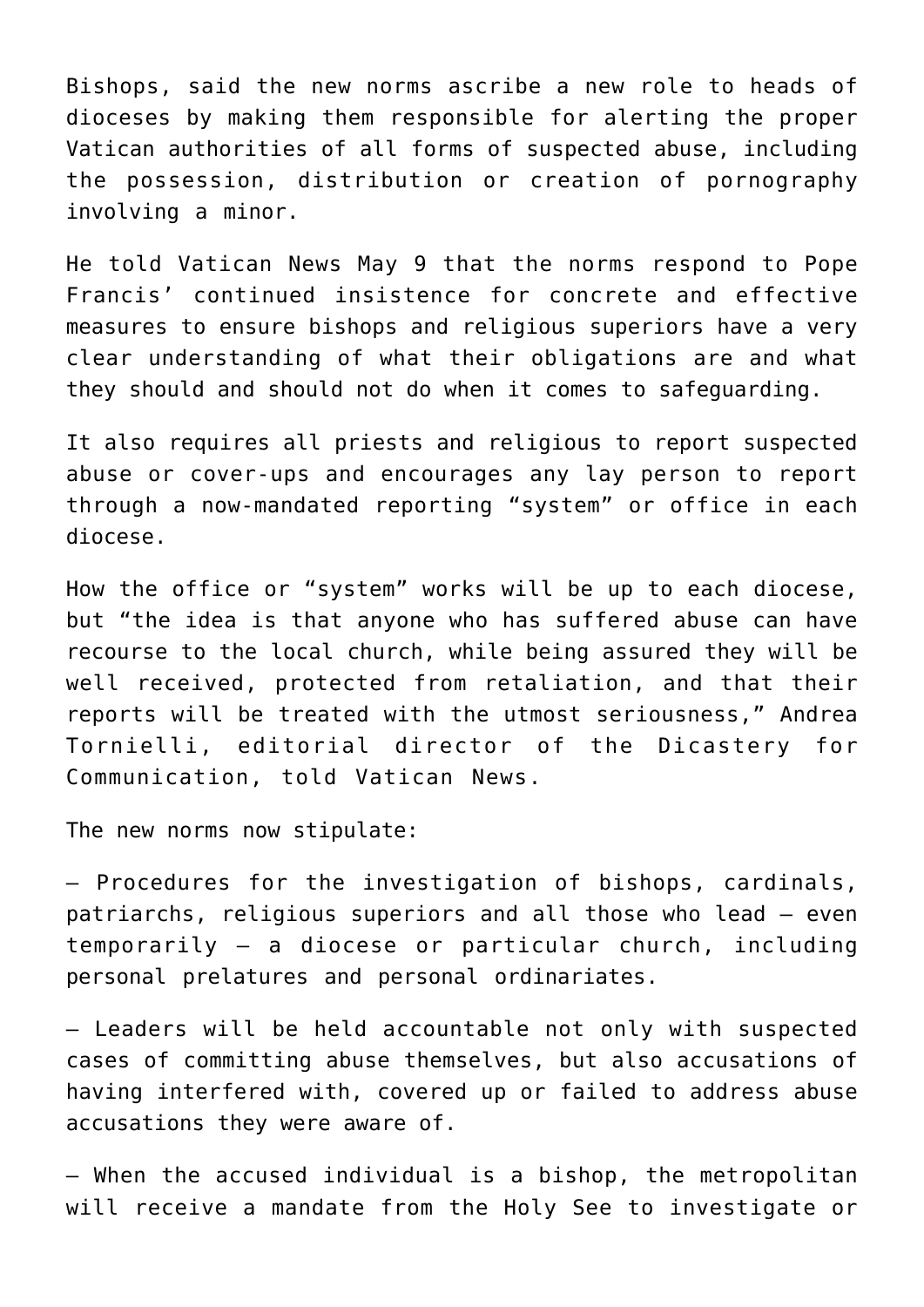delegate a person in charge of the preliminary investigation. A status report must be sent to the Holy See every 30 days, and the investigation completed with 90 days with some exceptions. Vatican offices are also held to specific timeframes and prompt action.

— By June 2020, every diocese in the world must create an office or "public, stable and easily accessible systems" for reporting suspected abuse against a minor or vulnerable person, failure of compliance of abuse guidelines by bishops or superiors, and cases of interference or cover-ups in either a civil or canonical investigation of suspected abuse.

— All priests and religious that become aware of abuse or its cover-up must alert their bishop or religious superior promptly.

— A minor is anyone under the age of 18 and a vulnerable person is "any person in a state of infirmity, physical or mental deficiency, or deprivation of personal liberty which, in fact, even occasionally, limits their ability to understand or to want to otherwise resist the offense."

— The definition of child pornography as any representation of a minor, regardless of the media used, "involved in explicit sexual activities, whether real or simulated, and any representation of sexual organs of minors for primarily sexual purposes."

— Bishops and religious superiors will be accountable not just for protecting minors against abuse but also for protecting seminarians, novices and members of religious orders from violence and sexual abuse stemming from an abuse of power. The norms apply to reports of "delicts against the sixth commandment" regarding clerics or members of religious orders and "forcing someone, by violence or threat or through abuse of authority, to perform or submit to sexual acts."

— Those who report abuse cannot be subjected to pressure,